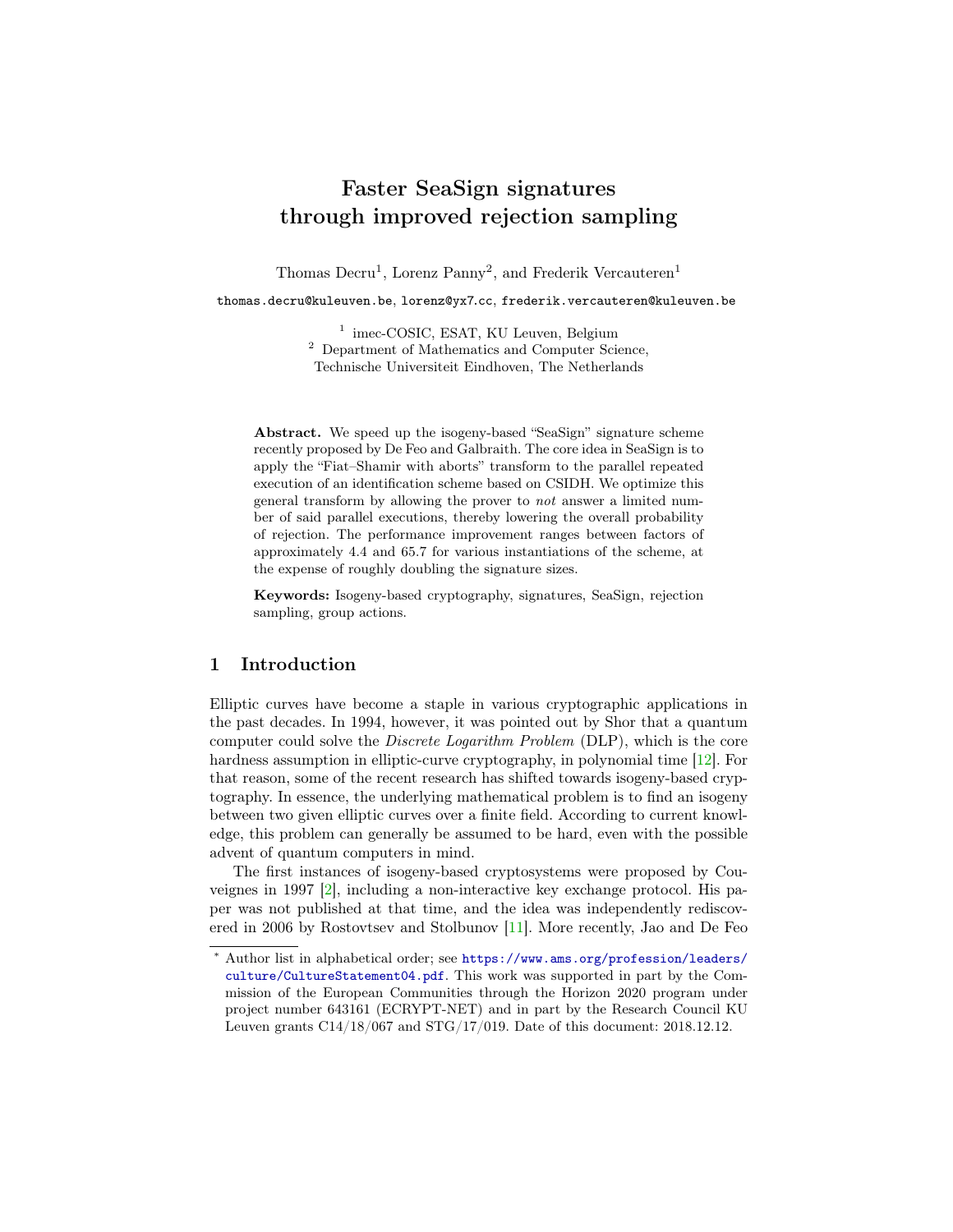proposed the so-called Supersingular Isogeny Diffie–Hellman (SIDH) scheme in 2011 [\[7\]](#page-11-3). This key-exchange protocol is the basis for SIKE [\[6\]](#page-11-4), which was submitted to the post-quantum standardization project led by NIST [\[10\]](#page-11-5). SIDH is inherently different from the scheme of Couveignes and Rostovtsev–Stolbunov, mostly due to the fact that the endomorphism rings of supersingular elliptic curves are noncommutative. However, in 2018, Castryck, Lange, Martindale, Panny and Renes adapted the Couveignes–Rostovtsev–Stolbunov scheme to supersingular elliptic curves, which yields big efficiency improvements, and named the resulting protocol "CSIDH" [\[1\]](#page-11-6). In essence, this variation is made possible by restricting the family of curves under consideration to supersingular elliptic curves defined over  $\mathbb{F}_p$  instead of  $\mathbb{F}_{p^2}$ .

CSIDH's small key sizes prompted De Feo and Galbraith to transform it into a signature scheme called SeaSign in the same year [\[4\]](#page-11-7). The construction uses the Fiat–Shamir with aborts framework, a technique commonly used in lattice-based cryptography [\[8\]](#page-11-8), together with an isogeny-based identification scheme going back to Couveignes [\[2\]](#page-11-1) and Rostovtsev–Stolbunov [\[11\]](#page-11-2). Their paper presents three different versions of SeaSign featuring various trade-offs between signature size, public-key size, and secret-key size. One of these versions attains 128 bits of security with signatures of less than one kilobyte. An issue impacting all of these schemes, however, is that the signing and verification times are rather substantial. Indeed, the basic SeaSign scheme takes (on average) almost two days to sign a message on a typical CPU, whereas the variants with smaller signatures or public keys still take almost ten minutes to sign (on average).

In this paper we tackle this performance issue in the more general setting of using group actions in a "Fiat–Shamir with aborts" scheme. We first discuss two (unfortunately mutually exclusive) adjustments that reduce the likelihood of rejections, which decreases the expected number of failed signing attempts before a success and hence makes signing more efficient. Next, we describe a modification that significantly speeds up the signing process at the cost of a small increase in signature size. The basic idea is to allow the prover to refuse answering a small fixed number of challenges, thereby reducing the overall probability of aborting. To attain a given security level, the total number of challenges—and correspondingly the signature size—will be somewhat larger than for standard Fiat–Shamir with aborts. As an application of these general techniques, we analyze the resulting speed-up for the various versions of the SeaSign signature scheme. The improvement is most noticeable when applied to the basic scheme: the original signing cost goes down from almost two days to just over half an hour. The other two, more advanced variants are still sped up by a factor of four to roughly two minutes per signature. Even though this is still too slow for most (if not all) applications, it is a significant improvement over the state of the art, and the underlying ideas of these speed-ups might be useful for other cryptographic schemes as well.

Acknowledgements. We are thankful to Steven Galbraith for his observation about shorter signatures in Remark [2,](#page-7-0) and to Taechan Kim for pointing out an error in an earlier version of the script in Appendix [A.](#page-12-0)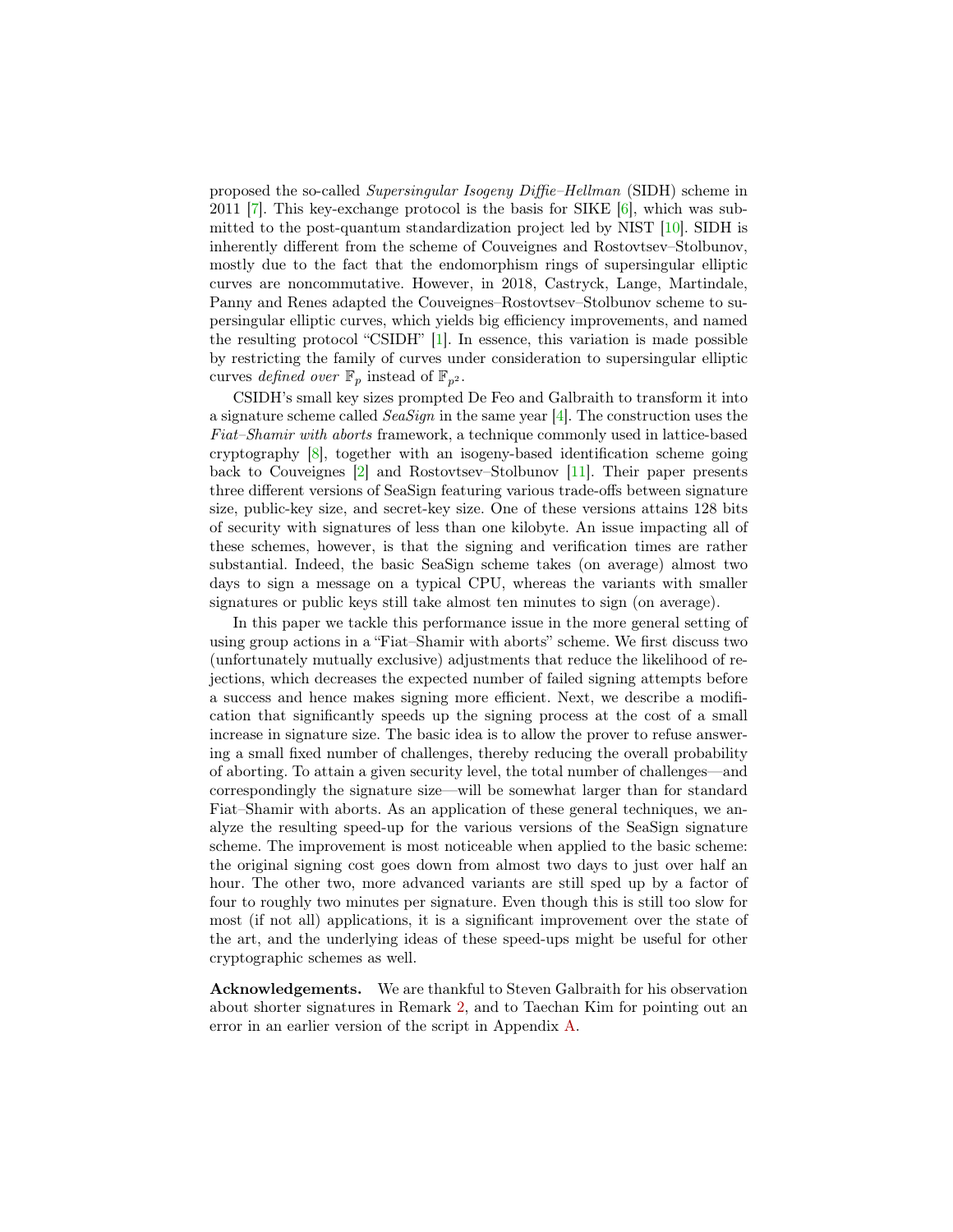<span id="page-2-2"></span>**1.1. Notation.** The notation  $[a; b]$  denotes the integer range  $\{a, ..., b\}$ .

Fix  $n \geq 1$ . Throughout, we will consider a transitive action of the abelian group  $\mathbb{Z}^n$  on a finite set X, with a fixed element  $E_0 \in X$ . We will assume that "short" vectors in  $\mathbb{Z}^n$  are enough to reach "almost all" elements of  $X$ <sup>[1](#page-2-0)</sup>. Moreover, we assume that the cost of computing the action  $[v]E$  of a vector  $v \in \mathbb{Z}^n$  on an element  $E \in X$  is linear in the 1-norm  $||\mathbf{v}||_1 = \sum_{j=1}^{n} |v_j|$  of **v**. (We will argue in Section [2.1](#page-2-1) that these assumptions are satisfied in the CSIDH setting.)

## 2 Preliminaries

A good introductory reference for the applications of elliptic-curve isogenies in cryptography are the lecture notes by De Feo [\[3\]](#page-11-9).

<span id="page-2-1"></span>**2.1. CSIDH.** Consider a supersingular elliptic curve E defined over  $\mathbb{F}_p$ , where p is a large prime. While the endomorphism ring  $End(E)$  of E over the algebraic closure of  $\mathbb{F}_p$  is noncommutative, the ring  $\text{End}_{\mathbb{F}_p}(E)$  of endomorphisms defined over  $\mathbb{F}_p$  is an order  $\mathcal O$  in the imaginary quadratic field  $\mathbb{Q}(\sqrt{-p})$ .

The ideal class group of  $\text{End}_{\mathbb{F}_p}(E) = \mathcal{O}$  is the quotient of the group of fractional invertible ideals in  $\mathcal O$  by the principal fractional invertible ideals in  $\mathcal O$ , and will be denoted cl( $\mathcal{O}$ ). The group cl( $\mathcal{O}$ ) acts on the set of  $\mathbb{F}_p$ -isomorphism classes of elliptic curves with  $\mathbb{F}_p$ -rational endomorphism ring  $\mathcal O$  through isogenies. More specifically, when given an  $\mathcal{O}$ -ideal  $\mathfrak{a}$  and an elliptic curve E with  $\text{End}_{\mathbb{F}_p}(E) = \mathcal{O},$  we define  $[\mathfrak{a}]E$  as the codomain of the isogeny  $\varphi_{\mathfrak{a}} \colon E \to E/\mathfrak{a}$ whose kernel is  $\bigcap_{\alpha \in \mathfrak{a}} \ker \alpha$ . This isogeny is well-defined and unique up to  $\mathbb{F}_p$ isomorphism.

There are formulas for computing  $[a]E$ . However, for general  $a$ , this computation requires large field extensions and hence has superpolynomial time complexity. To avoid this, CSIDH restricts to ideals of the form  $\mathfrak{a} = \prod_{i=1}^n \mathfrak{l}_i^{e_i}$ , where all  $\mathfrak{l}_i$  are prime ideals of small norm  $\ell_i$ , and such that the action of  $\mathfrak{l}_i$  can be computed entirely over the base field  $\mathbb{F}_p$ . The curve  $[\mathfrak{a}]E$  can then be computed by chaining isogenies of degrees  $\ell_i$ . In principle the cost of computing the action of  $\mathfrak{l}_i$  is in  $\Theta(\ell_i)$ , but for small values of  $\ell_i$  it is dominated by a full-size scalar multiplication, which is why assuming cost  $|e_1| + \cdots + |e_n|$  for computing the action of  $\prod_{i=1}^{n} \mathfrak{l}_{i}^{e_{i}}$ , as mentioned in Section [1.1,](#page-2-2) comes close to the truth. (Moreover, in our setting, the  $|e_i|$  are all identically distributed, hence the differences in costs between various  $\ell_i$  disappear on average.)

The CSIDH group action is defined as follows.

**Parameters.** Integers  $n \geq 1, B \geq 0$ . A prime p of the form  $4 \cdot \ell_1 \cdots \ell_n - 1$ , with  $\ell_i$  small distinct odd primes. The elliptic curve  $E_0$ :  $y^2 = x^3 + x$  over  $\mathbb{F}_p$ . Write X for the set of  $(\mathbb{F}_p$ -isomorphism classes of) elliptic curves over  $\mathbb{F}_p$  with  $\text{End}_{\mathbb{F}_p}(E) = \mathcal{O} = \mathbb{Z}[\pi],$  where  $\pi$  is the  $\mathbb{F}_p$ -Frobenius endomorphism.

<span id="page-2-0"></span><sup>&</sup>lt;sup>1</sup> In other words: The action of  $\mathbb{Z}^n$  on X factors through the quotient  $Q = \mathbb{Z}^n/S$ , where  $S \leq \mathbb{Z}^n$  is the stabilizer of any  $E \in X$ , and we assume that Q is "sufficiently" covered by "short" vectors in  $\mathbb{Z}^n$  under the quotient map  $\mathbb{Z}^n \to Q$ .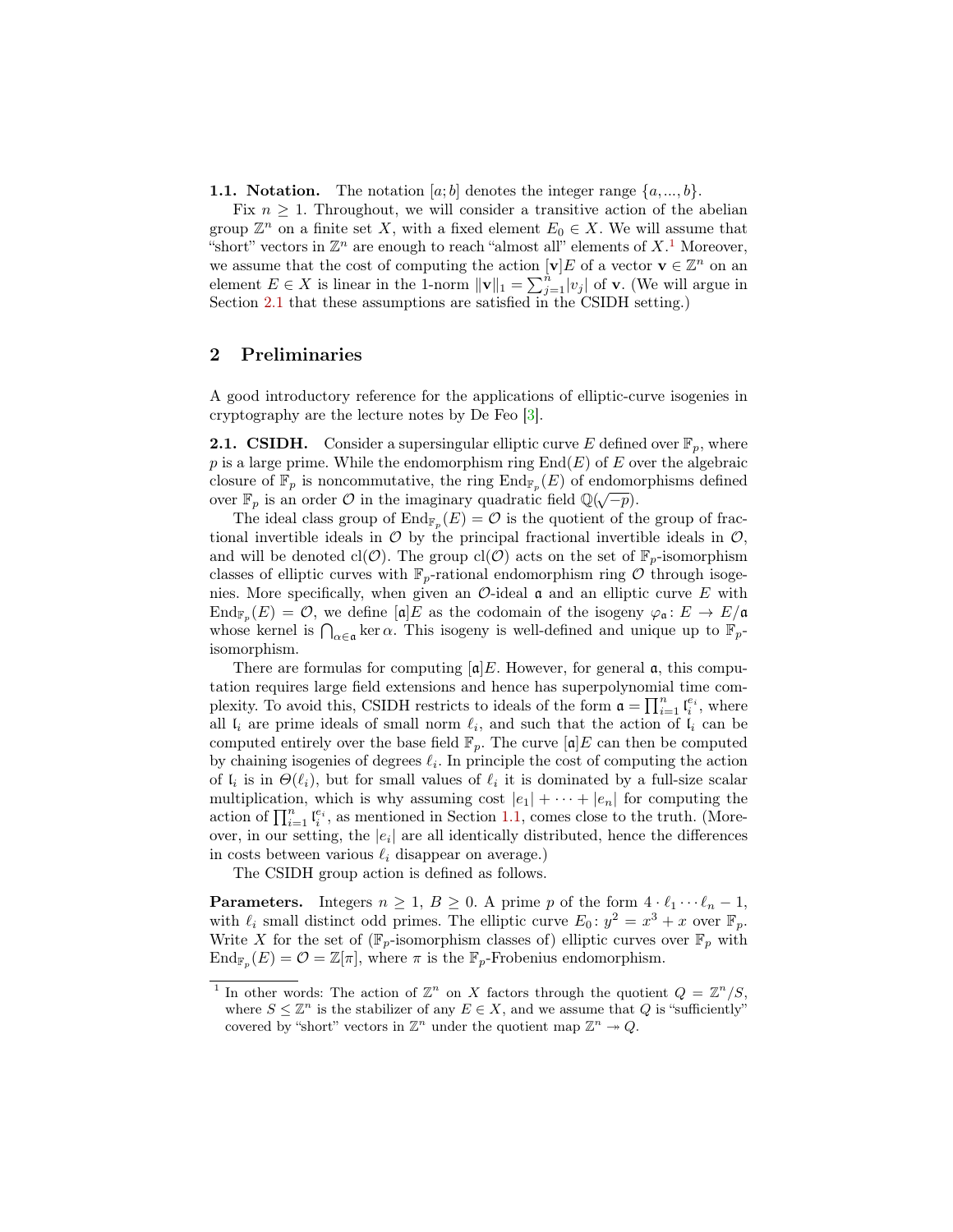**Group action.** A group element is represented<sup>[2](#page-3-0)</sup> by a vector  $(e_1, ..., e_n) \in \mathbb{Z}^n$ sampled uniformly random from  $[-B;B]^n$ , which defines the ideal  $\mathfrak{a} = \prod_{i=1}^n \mathfrak{l}_i^{e_i}$ with  $I_i = \langle \ell_i, \pi - 1 \rangle$ . A public element is represented by a single coefficient  $A \in \mathbb{F}_p$ , describing the curve  $E_A$ :  $y^2 = x^3 + Ax^2 + x$ . The result of the action of an ideal  $\mathfrak a$  on a public element  $A \in \mathbb{F}_p$ , assuming that  $E_A$  has the right endomorphism ring  $\mathcal{O}$ , is the coefficient B of the curve  $[\mathfrak{a}]E_A$ :  $y^2 = x^3 + Bx^2 + x$ .

The security assumption of the group action is that it is essentially a blackbox version of the group  $cl(\mathcal{O})$  on which anyone can efficiently act by translations. In particular, given two elliptic curves  $E, E' \in X$ , it should be hard to find an ideal  $\mathfrak a$  of  $\mathcal O$  such that  $E' = [\mathfrak a]E$ .

Notice that it is not clear in general that the vectors in  $[-B;B]^n$  cover the whole group, or even a "large" fraction. Unfortunately, sampling uniformly random from  $cl(\mathcal{O})$  is infeasible for large enough parameters, since there is no known efficient way to compute the structure of  $cl(\mathcal{O})$  in that case. In fact, knowing the exact class group structure would be sufficient to obtain much more efficient signatures, since no rejection sampling would be required [\[4\]](#page-11-7). Under the right assumptions however, the elements represented by vectors in  $[-B;B]^n$  are likely to cover a large fraction of the group as long as  $(2B+1)^n \geq \text{\#cl}(\mathcal{O})$ . The values suggested for  $(n, B)$  in [\[1\]](#page-11-6) are (74, 5), which aim to cover a group of size approximately  $2^{256}$ . This results in group elements of 32 bytes, public elements of 64 bytes, and a performance of about 40 ms per group action computation. For more details, see [\[1\]](#page-11-6).

As stated in Section [1.1,](#page-2-2) we will from now on abstract away the underlying isogeny-based constructions and work in the setting of the group  $(\mathbb{Z}^n, +)$  acting on a finite set  $X$ .

<span id="page-3-2"></span>2.2. SeaSign. SeaSign [\[4\]](#page-11-7) is a signature scheme based on a sketch of an isogeny-based identification scheme by Couveignes [\[2\]](#page-11-1) and Stolbunov [\[13\]](#page-11-10), in combination with the "Fiat–Shamir with aborts" construction [\[8\]](#page-11-8) from latticebased cryptography to avoid leakage. The identification part of SeaSign works as follows. Note that our exposition differs from [\[4\]](#page-11-7) for consistency with the following sections.

**Parameters.** Like CSIDH, and additionally integers  $\delta \geq 1$  and  $S \geq 2.3$  $S \geq 2.3$ 

**Keys.** Alice's private key is a list  $\underline{\mathbf{a}} = (\mathbf{a}^{(1)}, ..., \mathbf{a}^{(S-1)})$  of  $S-1$  vectors sampled uniformly random from  $[-B;B]^n \subseteq \mathbb{Z}^n$ .

For  $i \in \{1, ..., S-1\}$ , write  $E_i := [\mathbf{a}^{(i)}]E_0$ , that is, the result of applying the group element represented by  $\mathbf{a}^{(i)} \in \mathbb{Z}^n$ ; then Alice's public key is the list  $[\mathbf{a}]E_0 := (E_1, ..., E_{S-1})$  of her secret vectors applied to the starting element  $E_0$ .

This situation is summarized in Figure [1.](#page-4-0)

<span id="page-3-0"></span><sup>2</sup> Note this representation matches the assumptions in Section [1.1.](#page-2-2)

<span id="page-3-1"></span><sup>&</sup>lt;sup>3</sup> Technically there is no reason for  $\delta$  to be an integer: it is sufficient that  $\delta \in \frac{1}{B} \cdot \mathbb{Z}$ , but we will assume  $\delta \in \mathbb{Z}$  throughout for simplicity.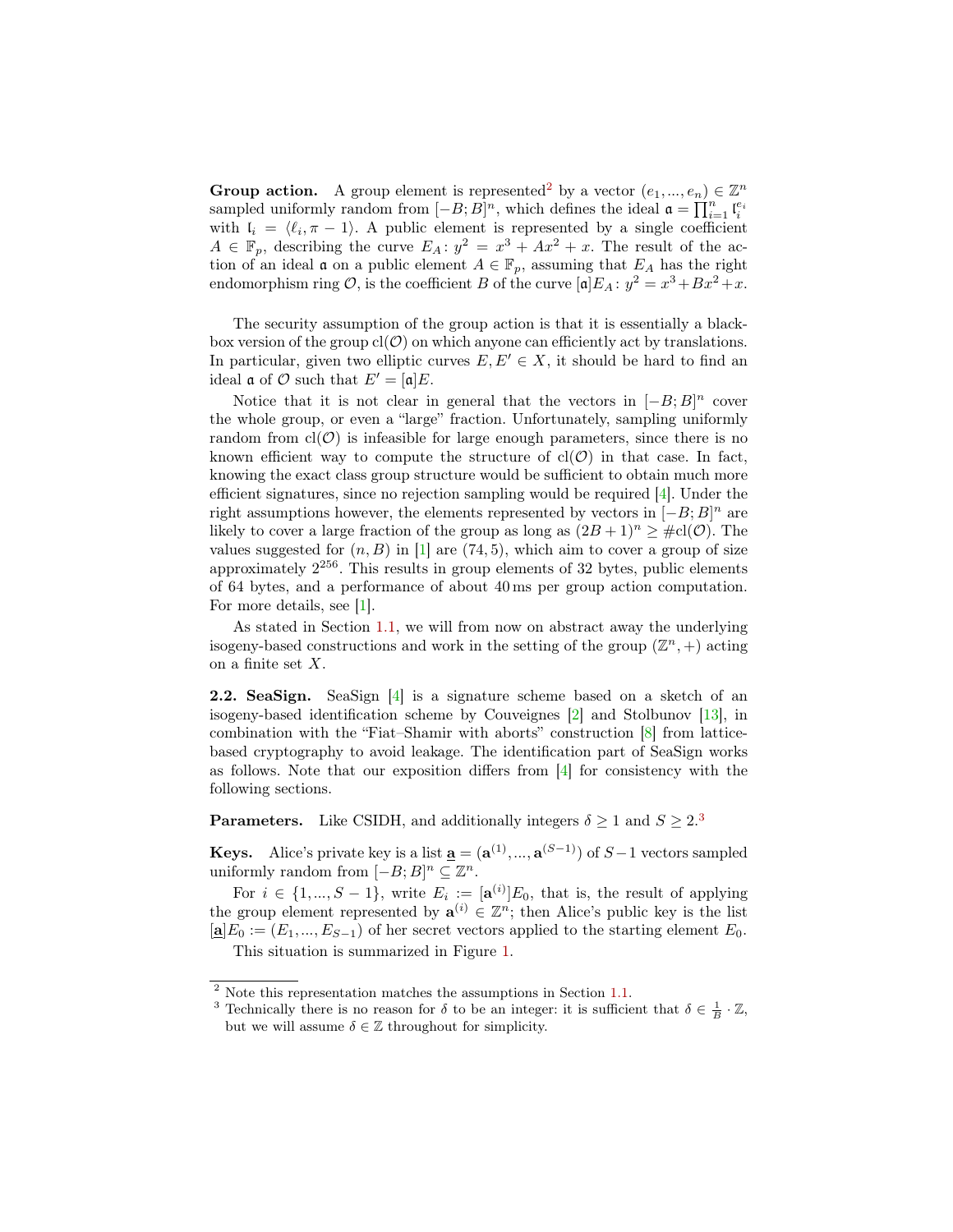

<span id="page-4-0"></span>Figure 1. Structure of Alice's key pair.

Identification. Alice samples an ephemeral vector b uniformly random from the set  $[-(\delta+1)B; (\delta+1)B]^n \subseteq \mathbb{Z}^n$ . She then computes  $E = [\mathbf{b}]E_0$  and commits to E. On challenge  $c \in \{0, ..., S-1\}$ , she computes  $\mathbf{r} = \mathbf{b} - \mathbf{a}^{(c)}$  (where  $\mathbf{a}^{(0)}$  is defined as 0). If  $\mathbf{r} \in [-\delta B; \delta B]^n$ , she reveals r; else she rejects the challenge. Bob verifies that  $[r]E_c = E$ .

See Figure [2](#page-4-1) for a visual representation of this protocol.



<span id="page-4-1"></span>**Figure 2.** The identification scheme in the scenario  $c = 2$ .

Since an attacker (who cannot break the underlying isogeny problems) has a  $1/S$  chance of winning, this identification scheme provides  $\log_2 S$  bits of security. In order to amplify the security level, Alice typically computes  $t \geq 1$  independent vectors  $\mathbf{b}_1, ..., \mathbf{b}_t$  instead of just one. The verifier responds with t challenges  $c_1, ..., c_t \in \{0, ..., S-1\}$ . Alice then computes  $\mathbf{r}_i = \mathbf{b}_i - \mathbf{a}^{(c_i)}$  for all  $1 \le i \le t$  and reveals them if all of them are in  $[-\delta B; \delta B]^n$ ; else she rejects the challenge. In order to not have to reject too often,  $\delta$  must be rather large; more specifically,  $\delta$ was chosen as *nt* in [\[4\]](#page-11-7) to achieve a success probability of roughly  $1/e$ .

As mentioned in the introduction, [\[4\]](#page-11-7) gives three SeaSign constructions. The original idea is the scheme above with  $S = 2$ , i.e., the public key is a single public element. This results in a large  $t$  and therefore a very large signature. The second scheme lets the number of private keys  $S$  range from 2 up to  $2^{16}$ , which results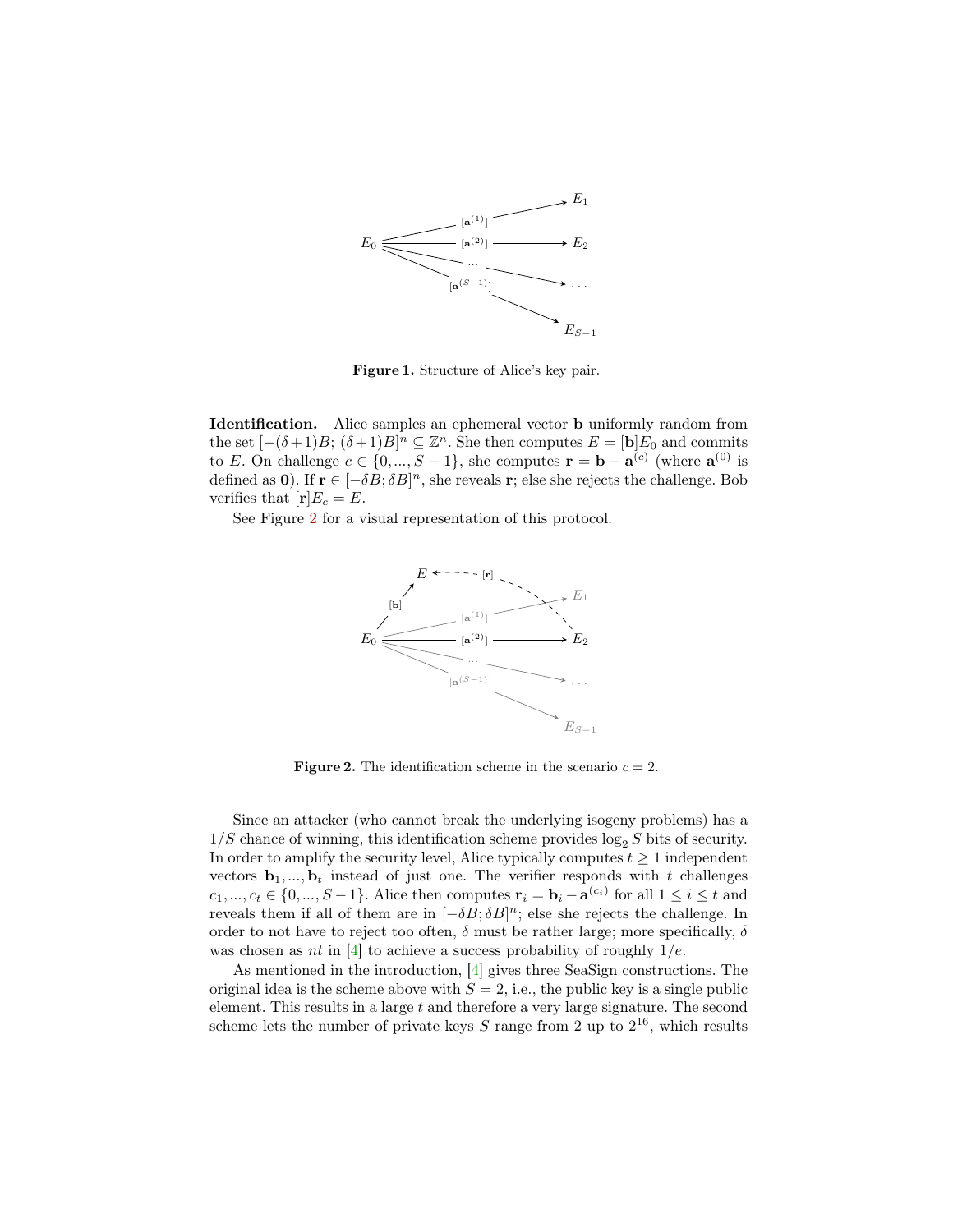in smaller, faster signatures at the expense of larger public-key sizes.<sup>[4](#page-5-0)</sup> The final scheme reduced the size of the public key again by using a Merkle tree, at the cost of increasing the signature size. We will not elaborate on all those variants in detail.

To turn this identification scheme into a non-interactive signature protocol, the standard Fiat–Shamir transformation can be applied [\[5\]](#page-11-11). In essence, Alice obtains the challenges  $c_1, ..., c_t$  herself by hashing the ephemeral public elements  $[\mathbf{b}_1]E_0, ..., [\mathbf{b}_t]E_0$  together with her message. Alice then sends her signature  $([{\bf b}_1]E_0,...,[{\bf b}_t]E_0; {\bf r}_1,...,{\bf r}_t)$  to Bob, who can recompute the challenges  $c_1, ..., c_t$  to verify that indeed  $[\mathbf{r}_i]E_{c_i} = [\mathbf{b}_i]E_0$  for all  $i \in \{1, ..., t\}$ .

## 3 The improved signature scheme

In this section we describe our improvements.

### 3.1. Core ideas.

- 1. The first improvement is minor (but still significant) and concerns the identification scheme itself: the following observations result in two variants of the scheme that are more efficient than the basic scheme.<sup>[5](#page-5-1)</sup>
	- Variant  $\mathcal{F}$ : The ephemeral secret **b** is automatically independent of all secrets  $\mathbf{a}^{(i)}$ , hence can be revealed even if it lies outside of  $[-\delta B; \delta B]^n$ . We remark that this variant is described in [\[4\]](#page-11-7) already but disregarded as only a single signing attempt is examined. When taking into account the average signing cost however, it can clearly improve performance, and we will quantify these improvements.
	- Variant  $\mathcal{T}$ : Depending on the entries of the concrete private keys  $\mathbf{a}^{(i)}$ , the ephemeral secret b can be sampled from a smaller set than the worst-case range used in SeaSign to reduce the probability of rejection. Indeed, although the *j*-th entry in each  $a^{(i)}$  is a priori sampled uniformly in [−B; B], which gives rise to the interval  $[-(\delta+1)B; (\delta+1)B]$  for the  $j$ -th coefficient of each ephemeral vector **b**, it is obviously useless (since it will *always* be rejected) to sample the  $j$ -th coefficient outside the interval  $[-\delta B + m_j; \delta B + M_j]$  with  $m_j = \min\{0, a_j^{(1)}, ..., a_j^{(S-1)}\}$  and  $M_j = \max\{0, a_j^{(1)}, ..., a_j^{(S-1)}\}.$

It is clear that Variant  $\mathcal F$  and Variant  $\mathcal T$  are mutually exclusive: in Variant  $\mathcal T$ the ephemeral secret b is sampled from a set that is dependent on the private keys  $\mathbf{a}^{(i)}$ , whereas for Variant F to work it is required that this sampling is done completely independently.

2. The second improvement is more significant and modifies the "Fiat–Shamir with aborts" transform as follows: assume the identification scheme uses  $s$ bit challenges (corresponding to a probability of  $2^{-s}$  that an attacker can

<span id="page-5-0"></span><sup>&</sup>lt;sup>4</sup> In [\[4\]](#page-11-7), S is always a power of 2, but any  $S \geq 2$  works.

<span id="page-5-1"></span><sup>&</sup>lt;sup>5</sup> The acronyms  $\mathcal F$  and  $\mathcal T$  refer to "full" and "truncated" ranges, respectively.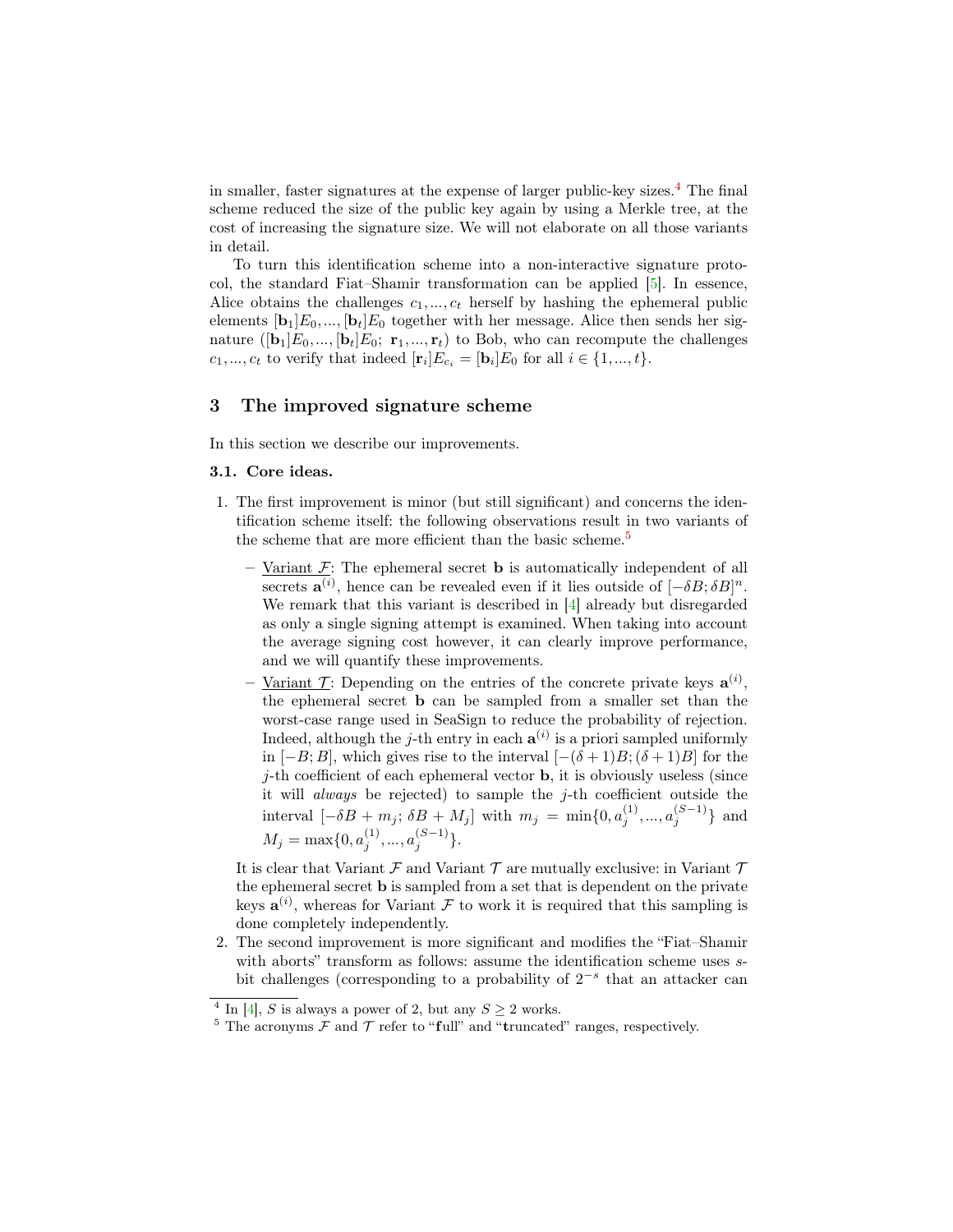cheat), and that each execution has probability of rejection  $\varepsilon$ . The SeaSign approach to attain security level  $\lambda$  is to simultaneously obtain  $t = \lceil \lambda/s \rceil$ non-rejected executions of the identification protocol which happens with probability  $(1 - \varepsilon)^t$ . Our approach increases the total number of challenges, but allows the prover to refuse answering a fixed number  $u$  of them, since this tolerates much higher rejection probabilities at the cost of a relatively small increase in public-key and signature size.

We now provide more details on each of the above ideas.

#### <span id="page-6-1"></span>3.2. Identification scheme.

**Parameters.** Integers  $S \geq 2$  and  $\delta \geq 1$ .

Keys. Like in SeaSign (Section [2.2\)](#page-3-2).

**Identification.** Using Alice's key pair  $(\mathbf{a}, [\mathbf{a}]E_0)$ , a  $(\log_2 S)$ -bit identification protocol can be constructed as follows:

| Variant $\mathcal F$                                                          | Variant $\mathcal T$                                                                                                                                                                                                               |  |  |  |  |  |
|-------------------------------------------------------------------------------|------------------------------------------------------------------------------------------------------------------------------------------------------------------------------------------------------------------------------------|--|--|--|--|--|
| Alice samples a vector <b>b</b> uniformly random from the set                 |                                                                                                                                                                                                                                    |  |  |  |  |  |
| $I = \left[ -(\delta + 1)B; (\delta + 1)B \right]^n \subseteq \mathbb{Z}^n$ . | $I = \prod \left[ -\delta B + m_j; \, \delta B + M_j \right] \subseteq \mathbb{Z}^n$ ,<br>$i=1$<br>where<br>$\begin{array}{l} m_j = \min\{0, a_j^{(1)},,a_j^{(S-1)}\}\,;\\ M_j = \max\{0, a_j^{(1)},,a_j^{(S-1)}\}\,. \end{array}$ |  |  |  |  |  |
|                                                                               |                                                                                                                                                                                                                                    |  |  |  |  |  |

She then computes  $E = [\mathbf{b}] E_0$  and commits to E. On challenge  $c \in \{0, ..., S-1\},$ she computes  $\mathbf{r} = \mathbf{b} - \mathbf{a}^{(c)}$  (where  $\mathbf{a}^{(0)}$  is defined as 0).

| If $c = 0$ or $\mathbf{r} \in [-\delta B; \delta B]^n$ , | If $\mathbf{r} \in [-\delta B; \delta B]^n$ ,                                        |
|----------------------------------------------------------|--------------------------------------------------------------------------------------|
|                                                          | then she reveals r; else she rejects the challenge. Bob verifies that $[r]E_c = E$ . |

## <span id="page-6-0"></span>**Lemma 1.** The distribution of <u>revealed</u> vectors **r** is independent of  $\mathbf{a}^{(c)}$ .

*Proof.* This is trivial in Variant  $\mathcal F$  in the event  $c = 0$ . For the other cases, note that I is constructed such that  $\mathbf{r} = \mathbf{b} - \mathbf{a}^{(c)}$  is uniformly distributed on a set containing  $\Delta := [-\delta B; \delta B]^n$ , no matter what  $\mathbf{a}^{(c)}$  is. Therefore, the distribution of **r** conditioned on the event  $\mathbf{r} \in \Delta$  is uniform on  $\Delta$  independently of  $\mathbf{a}^{(c)}$  $\Box$ 

<span id="page-6-2"></span>Remark [1](#page-6-0). Lemma 1 only talks about the conditional distribution of  $\mathbf{r}$  if it is revealed. Note that in Variant  $\mathcal{T}$ , the probability that it can be revealed is still correlated to the entries of  $\mathbf{a}^{(c)}$ , which may have security implications. We show in Section [3.3](#page-7-1) how to get around this issue in a signature scheme.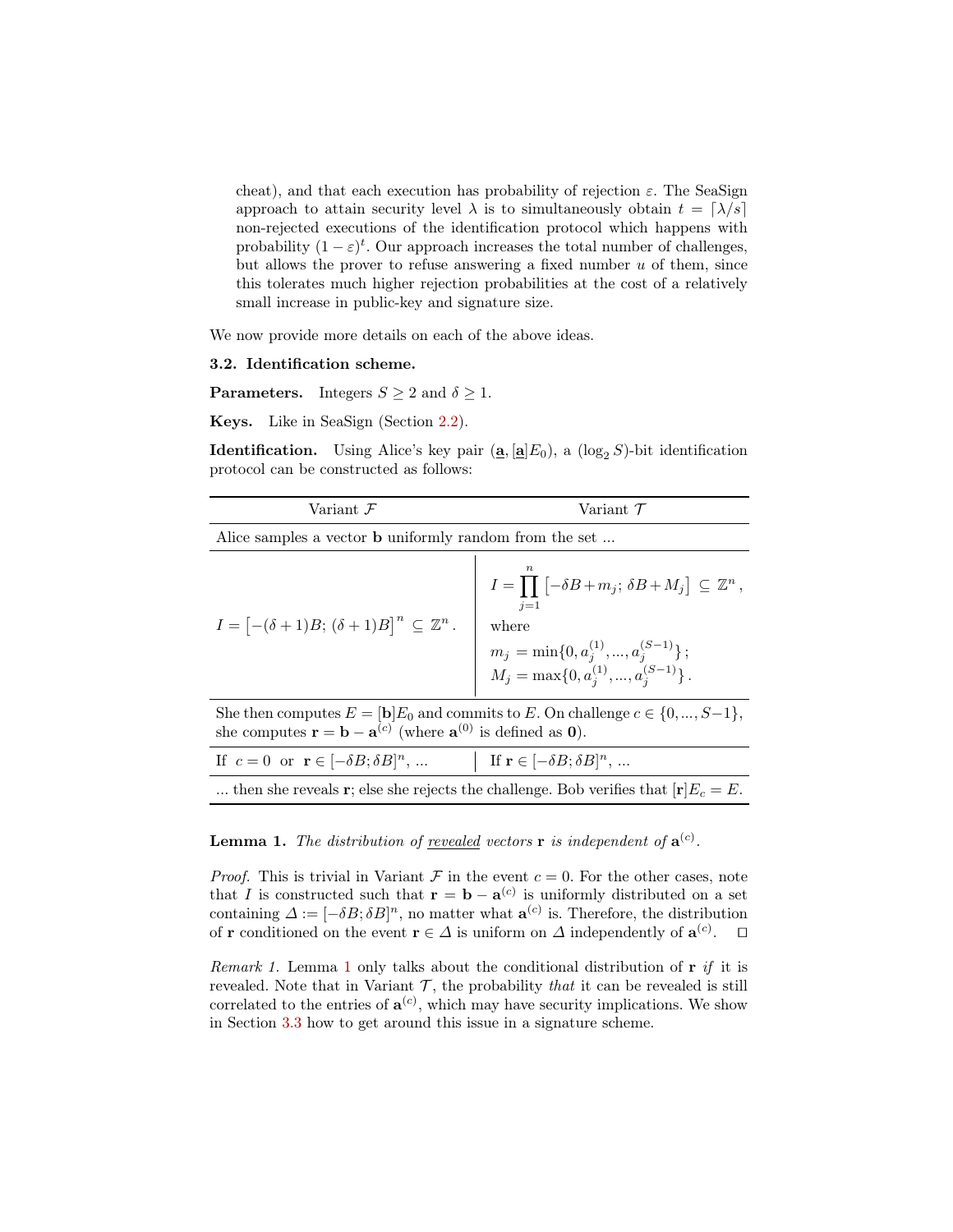<span id="page-7-1"></span>3.3. Signature scheme. Our improved signature scheme is essentially the "Fiat–Shamir with aborts" construction also used in SeaSign (see Section [2.2\)](#page-3-2), except that we allow the signer to reject a few challenges in each signature. The resulting scheme is parameterized by two integers  $t \geq 0$ , denoting the number of challenges the signer must answer correctly, and  $u \geq 0$ , the number of challenges she may additionally refuse to answer.

Write ID for (one of the variants of) the identification scheme in Section [3.2.](#page-6-1)

**Keys.** Alice's identity key consists of a key pair  $(\mathbf{a}, \mathbf{a} | E_0)$  as in ID.

**Signing.** To sign a message m, Alice first generates a list  $\mathbf{b}_1, \ldots, \mathbf{b}_{t+u}$  of random vectors, each sampled as the vector b in ID. She computes the corresponding public elements  $[\mathbf{b}_1]E_0, ..., [\mathbf{b}_{t+u}]E_0$  and hashes them together with the message m to obtain a list of challenges  $c_1, ..., c_{t+u} \in \{0, ..., S-1\}$ . To produce her signature, she then traverses the tuples  $(\mathbf{b}_i, c_i)$  in a random order, computing the correct response  $\mathbf{r}_i = \mathbf{b}_i - \mathbf{a}^{(c_i)}$  (as in ID) if possible and a rejection **X** otherwise. Once t successful responses have been generated, the remaining challenges are all rejected in order not to leak any information about the rejection probability; cf. Remark  $1<sup>6</sup>$  $1<sup>6</sup>$  $1<sup>6</sup>$  Finally, the signature is

$$
([\mathbf{b}_1]E_0, ..., [\mathbf{b}_{t+u}]E_0; \mathbf{r}_1, ..., \mathbf{r}_{t+u}),
$$

where exactly u of the  $r_i$  equal  $\chi$ . (If less than t challenges could be answered, Alice aborts and retries the whole signing process with new values of  $\mathbf{b}_i$ .)

**Verification.** This again is standard: Bob first checks that at most  $u$  of the  $t + u$  values  $\mathbf{r}_i$  are  $\mathbf{X}$ . He then recomputes the challenges  $c_1, ..., c_{t+u}$  by hashing the message m together with the ephemeral elements  $[\mathbf{b}_i]E_0$  and verifies that  $[\mathbf{r}_i]E_{c_i} = [\mathbf{b}_i]E_0$  for all  $i \in \{1, ..., t + u\}$  with  $\mathbf{r}_i \neq \mathbf{X}$ .

<span id="page-7-0"></span>*Remark 2.* The signatures can be shortened further: Sending those  $[\mathbf{b}_i]E_0$  with  $\mathbf{r}_i \neq \mathbf{X}$  is wasteful. It is enough to send the hash H of all ephemeral elements  $[\mathbf{b}_i]E_0$  instead, since Bob can extract  $c_i$  from H, recompute  $[\mathbf{b}_i]E_0$  as  $[\mathbf{r}_i]E_{c_i}$ , and verify in the end that the hash H was indeed correct.

Remark 3. As mentioned earlier, one can reduce the public-key size by using a Merkle tree, but this does not significantly alter the computation time for any part of the protocol. Given that the main focus of our adjustments to SeaSign is speeding it up, we will therefore not investigate this avenue any further.

Security. The proof for the security for this scheme is completely analogous to the original SeaSign scheme. This follows from Lemma [1](#page-6-0) and the fact that there are always a fixed number u of  $\chi$  per signature in random positions. Instead of reproducing the proof here, we refer the reader to [\[4\]](#page-11-7).

<span id="page-7-2"></span><sup>6</sup> This is why the tuples are processed in a random order: Proceeding sequentially and rejecting the remaining tail still leaks, since the number of  $X$  at the end would be correlated to the rejection probability.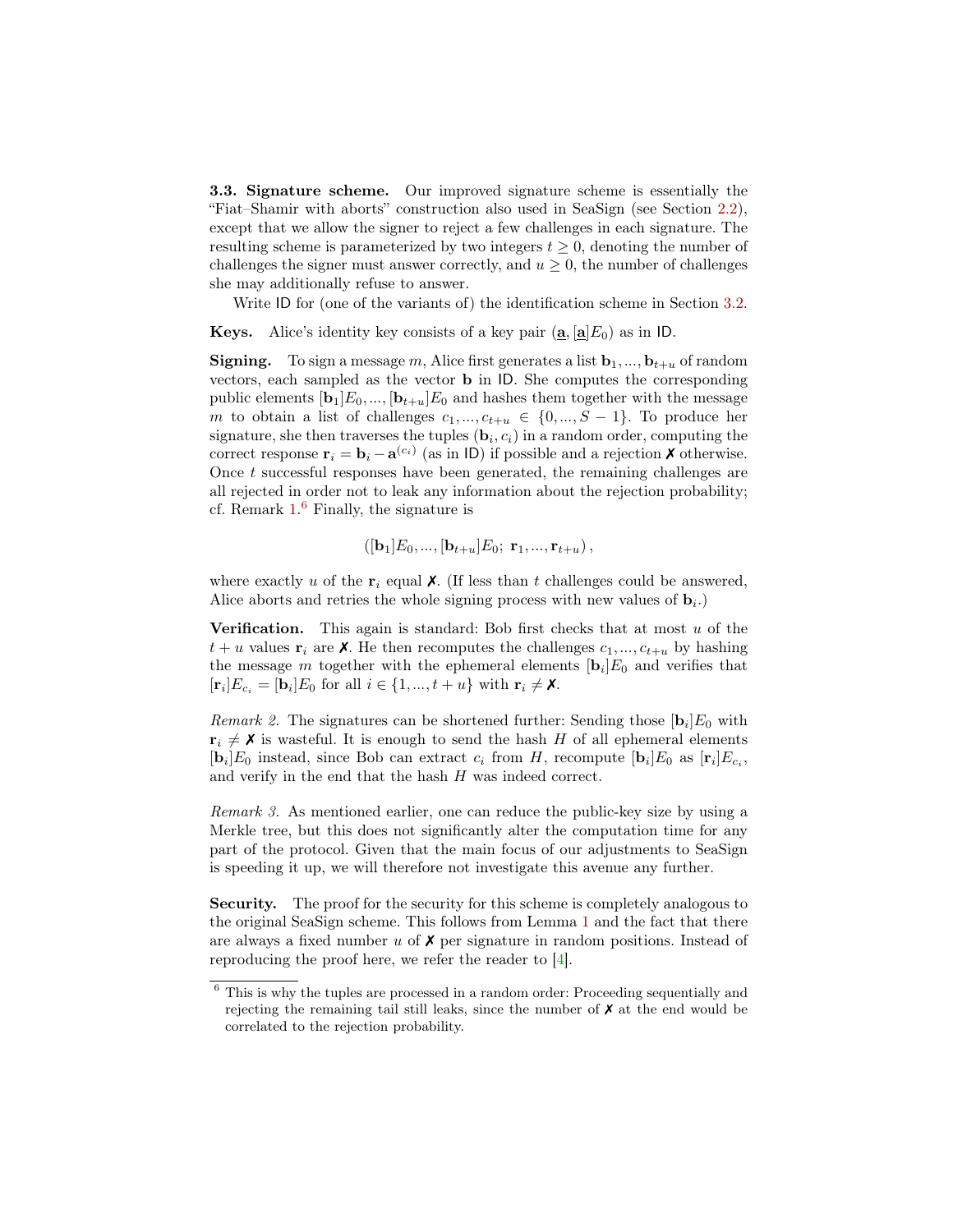## 4 Analysis and results

In order to quantify our speed-ups compared to the original SeaSign scheme, we analyze our adjustments in the same context as [\[4\]](#page-11-7). This means that  $(n, B)$  =  $(74, 5)$  and  $\log_2 p \approx 512$ . Furthermore we will require 128 bits of security and will let S range through powers of two between 2 and  $2^{16}$ .

As mentioned before, Variant  $\mathcal F$  and Variant  $\mathcal T$  are mutually exclusive. For this reason, we computed the results for both cases to compare which performs better under given conditions. Variant  $\mathcal T$  clearly converges to the original SeaSign scheme rapidly for growing S, while Variant  $\mathcal F$  always keeps at least a little bit of advantage. It is clear that from a certain value of  $S$  onward, Variant  $\mathcal F$  will always be better. For small S however, Variant  $\mathcal T$  will outperform Variant  $\mathcal F$ rather significantly for average-case key vectors.

We now discuss how to optimize the parameters  $(t, u, \delta)$  for a given S. The main cost metric is the *expected* signing time<sup>[7](#page-8-0)</sup>

$$
\delta\cdot (t+u)/q\,,
$$

where  $q$  is the probability of a full signing attempt being successful (i.e., at most  $u$  rejections  $\chi$ ). This optimization problem depends on two random variables:

- The number  $Z$  of challenges that an *attacker* can successfully answer even though he cannot break the underlying isogeny problems.
- $-$  The number A of challenges that Alice can answer without leaking, i.e., the number of non-rejected challenges.

Since the  $t + u$  challenges are independent, both Z and A are binomially distributed with count  $t + u$ . Let  $T_{k,\alpha}$  denote the tail cumulative distribution function of  $\text{Bin}_{k,\alpha}$ , i.e.,

$$
T_{k,\alpha}(x) = \sum_{i=x}^{k} {k \choose i} \alpha^{i} (1-\alpha)^{k-i},
$$

which is the probability that a  $\text{Bin}_{k,\alpha}$ -distributed variable attains a value of at least x. The success probability for an attacker is  $1/S$ , since he knows the correct answer to at most one of  $S$  challenges  $c$ . In order to achieve 128 bits of security, it is required that

$$
\Pr[Z \ge t] = T_{t+u,1/S}(t) \le 2^{-128}.
$$

This condition implies that for fixed S and t, there is a maximal value  $u_{max}(t)$ for u, the number of allowed rejections  $\chi$ , regardless of  $\delta$ .

Let  $\sigma(\delta)$  denote Alice's probability of being able to answer (i.e., not reject  $\lambda$ ) a single challenge for a given value of  $\delta$ ; hence  $A \sim Bin_{t+u,\sigma(\delta)}$ . In order to find the optimal  $(u, \delta)$  for a given t, we need to minimize the expression

$$
\delta\cdot (t+u)/q(t,u,\delta)\,,
$$

<span id="page-8-0"></span><sup>7</sup> Other optimizations could look at the sum of signing and verification time, or even take into account key generation time, but we will not delve into those options.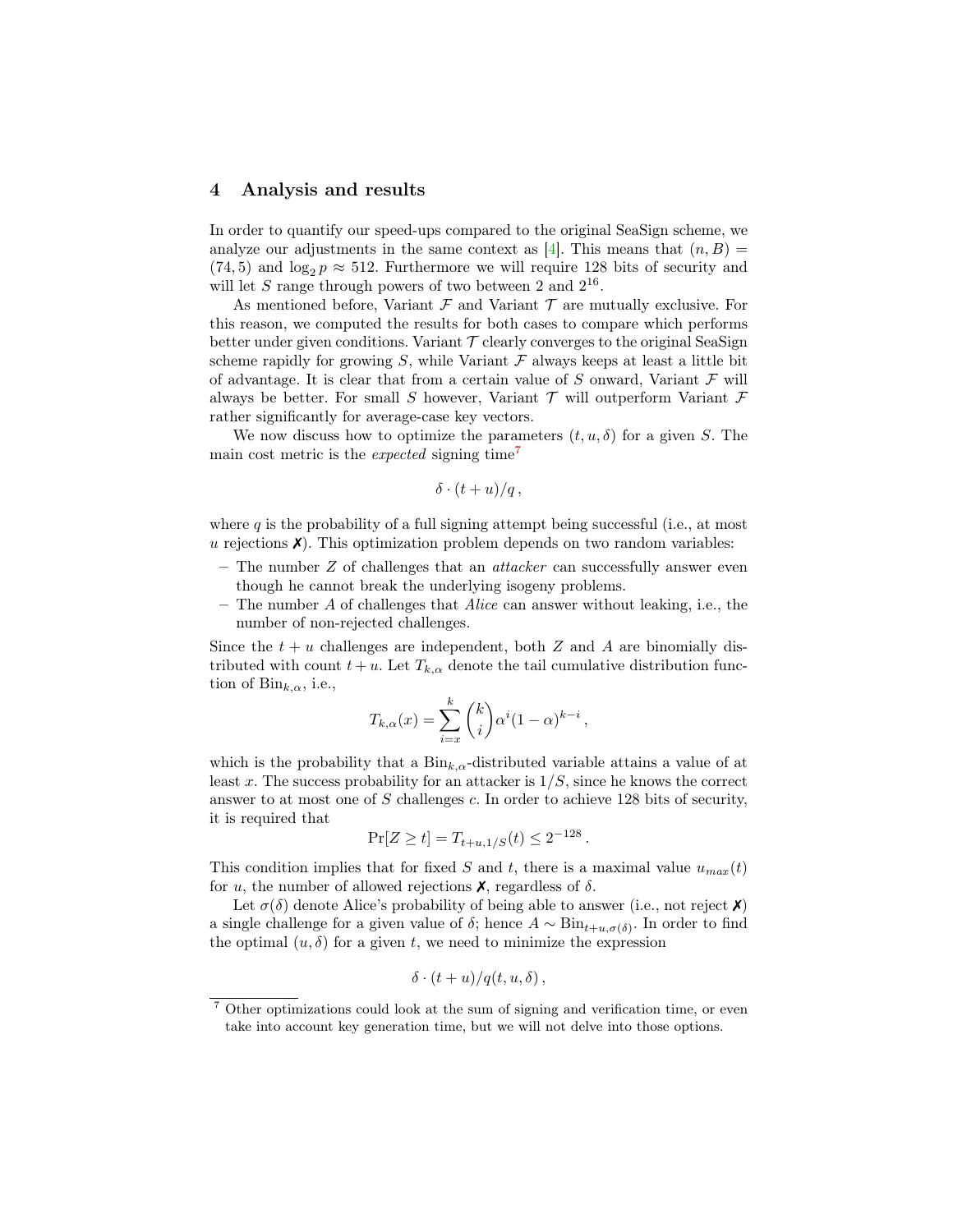$q(t, u, \delta) = \Pr[A \ge t] = T_{t+u, \sigma(\delta)}(t)$ 

is the probability of a full signing attempt being successful. The function  $\sigma$ depends on the variant ( $\mathcal F$  or  $\mathcal T$ ). In case of Variant  $\mathcal F$  we have

$$
\sigma(\delta) = \frac{1}{S} + \frac{S-1}{S} \left( \frac{2\delta B + 1}{2(\delta + 1)B + 1} \right)^n.
$$

For Variant  $\mathcal{T}$ , the function depends on the private keys in use. With fixed private keys  $a^{(1)},..., a^{(S-1)}$  and the notation  $m_j = \min\{0, a_j^{(1)},..., a_j^{(S-1)}\}$  and  $M_j = \max\{0, a_j^{(1)}, \dots, a_j^{(S-1)}\}$  as before, the formula becomes

$$
\sigma(\delta) = \prod_{j=1}^{n} \frac{2\delta B + 1}{2\delta B + 1 - m_j + M_j}.
$$

For our analysis we work with the expected probability over all possible keys.

Our results for the optimization problem can be found in Table [1.](#page-10-0) The sage  $[14]$  code that computes these values can be found in Appendix [A;](#page-12-0) it takes about twelve minutes on a single core. We are quite confident that the values in Table [1](#page-10-0) are optimal, but cannot strictly claim so since we have not proven that the conditions used in the script to terminate the search capture all optimal values, although this seems reasonable to assume.

There are two major differences in the way we present our data compared to  $[4]$ . First of all, we list the *expected* signing time instead of a single signing attempt, which represents the real cost more accurately. Second, we express the time in equivalents of "normal" CSIDH operations instead of in wall-clock time, which makes the results independent of a concrete choice of CSIDH implementation and eases comparison with other work.

Unsurprisingly, the biggest speed-up can be seen for the basic SeaSign scheme (i.e.,  $S = 2$ ), since that is where the largest  $\delta$  could be found. The expected signing time is reduced by a factor of 65, whereas verification is sped up by a factor of roughly 31, at the cost of doubling the signature size. As predicted, Variant  $\mathcal F$  outperforms Variant  $\mathcal T$  from a certain point onward, which apparently is for  $S \geq 2^4$ . The case  $S = 2^{16}$  gains a factor of 4.4 in the expected signing time and 6.0 in verification time. Note though that it only has 2.7% faster signing and 21% faster verification than the case  $S = 2^{15}$  (which uses public keys half as big), which further emphasizes the importance of choosing the right tradeoffs. Perhaps unsurprisingly, taking  $u = u_{max}(t)$  often gives the best (expected) signing times, although this is not always the case: for instance, for  $S = 2^{16}$  we have  $u_{max}(10) = 29$ , but  $u = 22$  with a bigger  $\delta$  yields (slightly) better results.

where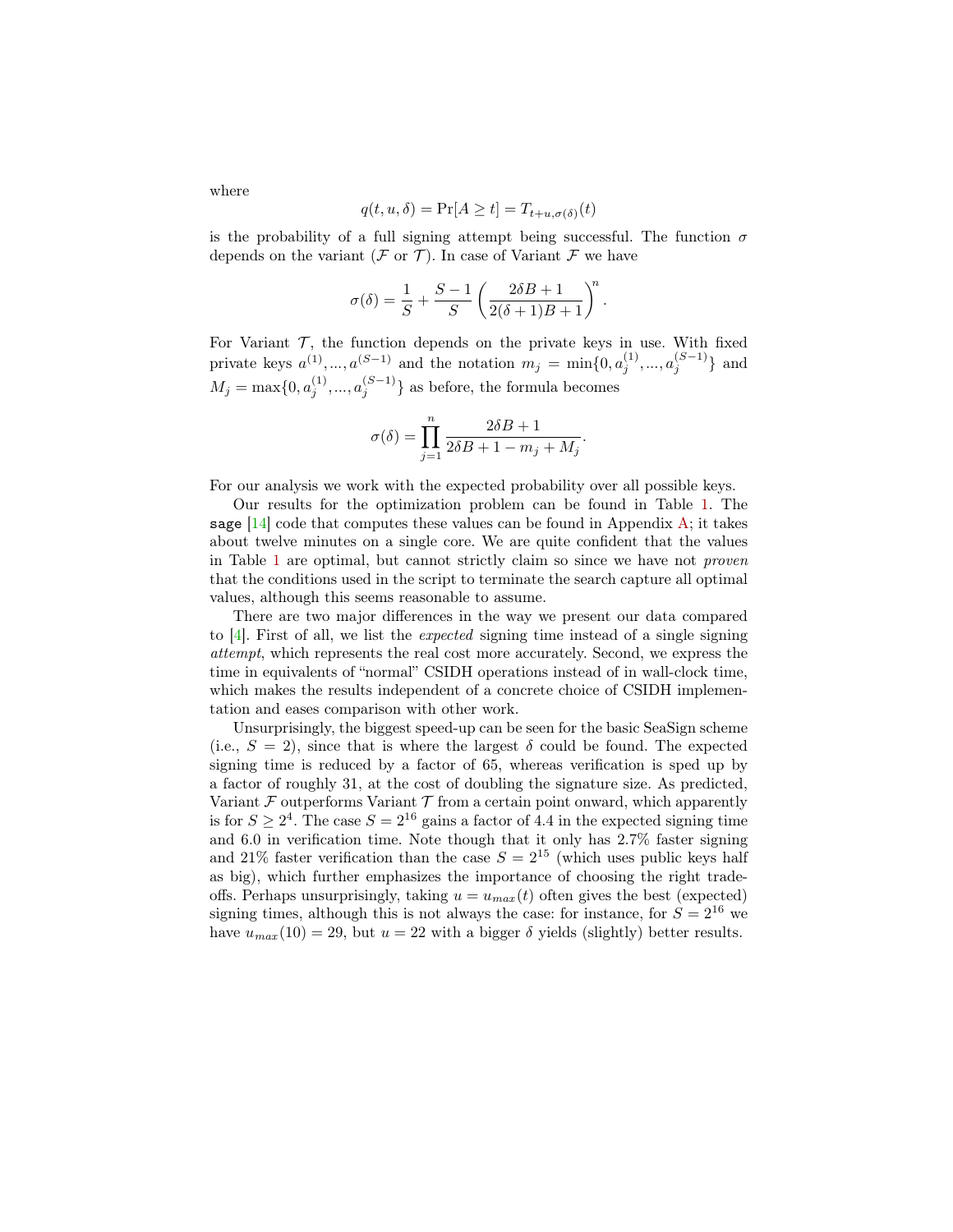<span id="page-10-0"></span>Table 1. Parameters for our improved SeaSign variants, optimizing for signing time. All of these choices provide  $\geq$  128 bits of security (of course assuming that the underlying isogeny problems are hard). Gray lines with variant "-" refer to the original parameter selection methodology suggested in [\[4\]](#page-11-7). The signature sizes make use of the observation in Remark [2.](#page-7-0) The "CSIDHs" columns express the computational load in terms of equivalents of a "normal" CSIDH operation, i.e., with exponents in  $[-B;B]^n$ , making use of the assumption that the cost is linear in the 1-norm of the input vector. Using current implementations  $[9,1]$  $[9,1]$ , computing one "CSIDH"-512 takes approximately 40 ms of wall-clock time on a standard processor. Finally, the rightmost column shows the speed-up in signing and verification times compared to the original SeaSign scheme.

| $\boldsymbol{S}$          | $\boldsymbol{t}$ | $\boldsymbol{u}$     | δ           | Var.                     | Public-<br>key<br>bytes | Signature<br>bytes | Expected<br>signing<br>attempts | Expected<br>signing<br>CSIDHs | Expected<br>verifying<br>CSIDHs | Speed-up<br>factors |
|---------------------------|------------------|----------------------|-------------|--------------------------|-------------------------|--------------------|---------------------------------|-------------------------------|---------------------------------|---------------------|
| $2^{\mathsf{1}}$<br>$2^1$ | 128<br>337       | $\overline{0}$<br>79 | 9472<br>114 | $\tau$                   | 64b<br>64 <sub>b</sub>  | 19600b<br>36838b   | 2.718<br>1.058                  | 3295480<br>50175              | 1212416<br>38418                | $65.7 \mid 31.6$    |
| $2^2$                     | 64               | $\overline{0}$       | 4736        | $\sim$                   | 192 b                   | 9216 b             | 2.718                           | 823818                        | 303104                          | $27.5$   15.8       |
| $2^{\mathrm{2}}$          | 144              | 68                   | 133         | $\tau$                   | 192b                    | 18256b             | 1.063                           | 29962                         | 19152                           |                     |
| $2^3$                     | 43               | $\overline{0}$       | 3182        | -                        | 448 b                   | 5967b              | 2.718                           | 371862                        | 136826                          | $17.6$   11.7       |
| $2^3$                     | 83               | 56                   | 141         | $\tau$                   | 448 b                   | 11695b             | 1.078                           | 21119                         | 11703                           |                     |
| 2 <sup>4</sup>            | 32               | $\overline{0}$       | 2368        | $\overline{\phantom{0}}$ | 960 <sub>b</sub>        | 4320b              | 2.718                           | 205928                        | 75776                           | $13.7 \mid 10.8$    |
| 2 <sup>4</sup>            | 59               | 58                   | 119         | $\mathcal{F}$            | 960 <sub>b</sub>        | 9376b              | 1.076                           | 14985                         | 7021                            |                     |
| $2^5$                     | 26               | $\overline{0}$       | 1924        | $\overline{\phantom{0}}$ | 1984b                   | 3442 b             | 2.717                           | 135937                        | 50024                           | $12.1$   10.5       |
| $2^5$                     | 43               | 50                   | 111         | $\mathcal F$             | 1984b                   | 7301b              | 1.085                           | 11198                         | 4773                            |                     |
| 2 <sup>6</sup>            | 22               | $\overline{0}$       | 1628        | L.                       | 4032 b                  | 2866b              | 2.717                           | 97322                         | 35816                           | $11.0 \mid 10.0$    |
| $2^6$                     | 33               | 42                   | 108         | $\mathcal{F}$            | 4032b                   | 5835b              | 1.089                           | 8824                          | 3564                            |                     |
| $2^7$                     | 19               | $\theta$             | 1406        | $\sim$                   | 8128 b                  | 2440 b             | 2.717                           | 72585                         | 26714                           | 10.0   9.1          |
| $2^7\,$                   | 26               | 32                   | 113         | $\mathcal{F}$            | 8128b                   | 4550b              | 1.107                           | 7254                          | 2938                            |                     |
| $2^8\,$                   | 16               | $\overline{0}$       | 1184        | ÷,                       | 16320b                  | 2020 b             | 2.717                           | 51469                         | 18944                           | 8.4   8.1           |
| $2^8$                     | 22               | 30                   | 106         | $\mathcal{F}$            | 16320b                  | 4028 b             | 1.114                           | 6139                          | 2332                            |                     |
| $2^9$                     | 15               | $\overline{0}$       | 1110        | $\overline{\phantom{0}}$ | 32704b                  | 1883b              | 2.717                           | 45235                         | 16650                           | 8.5   8.7           |
| $2^9$                     | 19               | 28                   | 101         | $\mathcal F$             | 32704b                  | 3609b              | 1.121                           | 5321                          | 1919                            |                     |
| $2^{10}$<br>$2^{10}$      | 13<br>17         | $\overline{0}$<br>31 | 962<br>88   | $\mathcal{F}$            | 65472b<br>65472b        | 1609b<br>3593b     | 2.717<br>1.113                  | 33974<br>4703                 | 12506<br>1496                   | $7.2 \, \, 8.4$     |
| $2^{11}$                  | 12               | $\overline{0}$       | 888         | $\sim$                   | 131008b                 | 1473 b             | 2.716                           | 28946                         | 10656                           | $6.9 \mid 8.0$      |
| $2^{11}$                  | 15               | 27                   | 89          | $\mathcal{F}$            | 131008b                 | 3155 b             | 1.126                           | 4208                          | 1335                            |                     |
| $2^{12}$                  | 11               | $\theta$             | 814         | $\overline{\phantom{a}}$ | 262080b                 | 1340 b             | 2.716                           | 24322                         | 8954                            | $6.4 \, \, 6.5$     |
| $2^{12}$                  | 13               | 18                   | 106         | $\mathcal{F}$            | 262080b                 | 2413 b             | 1.165                           | 3828                          | 1378                            |                     |
| $2^{13}$                  | 10               | $\overline{0}$       | 740         | $\sim$                   | 524224b                 | 1207 b             | 2.716                           | 20099                         | 7400                            | $5.8 \, \, 6.6$     |
| $2^{13}$                  | 12               | 20                   | 94          | $\mathcal{F}$            | 524224b                 | 2436 b             | 1.153                           | 3467                          | 1128                            |                     |
| $2^{14}$                  | 10               | $\overline{0}$       | 740         | $\overline{\phantom{0}}$ | 1048512b                | 1208 b             | 2.716                           | 20099                         | 7400                            | $6.3$   $7.3$       |
| $2^{14}$                  | 11               | 19                   | 92          | $\mathcal{F}$            | 1048512b                | 2276 b             | 1.157                           | 3193                          | 1012                            |                     |
| $2^{15}\,$                | 9                | $\overline{0}$       | 666         | $\overline{\phantom{0}}$ | 2097088b                | 1075 <sub>b</sub>  | 2.716                           | 16279                         | 5994                            | $5.5 \, \, 6.0$     |
| $2^{15}$                  | 10               | 15                   | 100         | ${\mathcal F}$           | 2097088b                | 1934 b             | 1.191                           | 2977                          | 1000                            |                     |
| $2^{16}$                  | 8                | $\overline{0}$       | 592         | $\overline{\phantom{a}}$ | 4194240b                | 944 b              | 2.716                           | 12861                         | 4736                            | $4.4 \, \, 6.0$     |
| $2^{16}$                  | 10               | 22                   | 79          | $\mathcal{F}$            | 4194240b                | $2369\,\mathrm{b}$ | 1.147                           | 2898                          | 790                             |                     |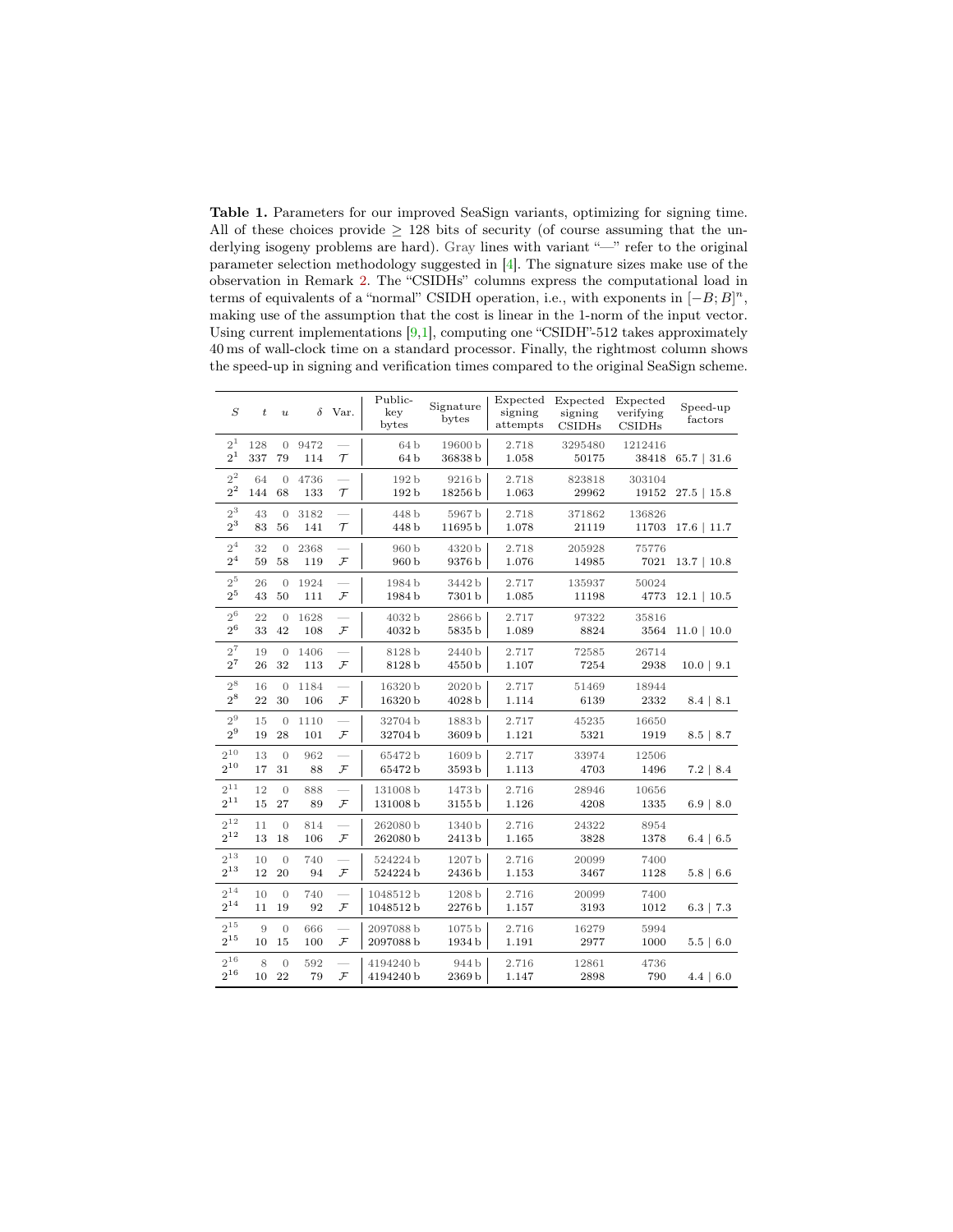## References

- <span id="page-11-6"></span>1. Wouter Castryck, Tanja Lange, Chloe Martindale, Lorenz Panny, and Joost Renes. CSIDH: An efficient post-quantum commutative group action. In ASIACRYPT, volume 11274 of Lecture Notes in Computer Science, pages 395–427. Springer, 2018. <https://ia.cr/2018/383>.
- <span id="page-11-1"></span>2. Jean Marc Couveignes. Hard homogeneous spaces., 1997. IACR Cryptology ePrint Archive 2006/291, <https://ia.cr/2006/291>.
- <span id="page-11-9"></span>3. Luca De Feo. Mathematics of isogeny based cryptography, 2017. [https://defeo.](https://defeo.lu/ema2017/poly.pdf) [lu/ema2017/poly.pdf](https://defeo.lu/ema2017/poly.pdf).
- <span id="page-11-7"></span>4. Luca De Feo and Steven D. Galbraith. SeaSign: Compact isogeny signatures from class group actions, 2018. IACR Cryptology ePrint Archive 2018/824. [https:](https://ia.cr/2018/824) [//ia.cr/2018/824](https://ia.cr/2018/824).
- <span id="page-11-11"></span>5. Amos Fiat and Adi Shamir. How to prove yourself: Practical solutions to identification and signature problems. In CRYPTO, volume 263 of Lecture Notes in Computer Science, pages 186–194. Springer, 1986.
- <span id="page-11-4"></span>6. David Jao, Reza Azarderakhsh, Matthew Campagna, Craig Costello, Luca De Feo, Basil Hess, Amir Jalali, Brian Koziel, Brian LaMacchia, Patrick Longa, Michael Naehrig, Joost Renes, Vladimir Soukharev, and David Urbanik. SIKE. Submission to  $[10]$ . <http://sike.org>.
- <span id="page-11-3"></span>7. David Jao and Luca De Feo. Towards quantum-resistant cryptosystems from supersingular elliptic curve isogenies. In PQCrypto, volume 7071 of Lecture Notes in Computer Science, pages 19–34. Springer, 2011. <https://ia.cr/2011/506>.
- <span id="page-11-8"></span>8. Vadim Lyubashevsky. Fiat-Shamir with aborts: Applications to lattice and factoring-based signatures. In International Conference on the Theory and Application of Cryptology and Information Security, pages 598–616. Springer, 2009.
- <span id="page-11-13"></span>9. Michael Meyer and Steffen Reith. A faster way to the CSIDH, 2018. To appear at Indocrypt 2018. <https://ia.cr/2018/782>.
- <span id="page-11-5"></span>10. National Institute of Standards and Technology. Post-quantum cryptography standardization, December 2016. [https://csrc.nist.gov/Projects/](https://csrc.nist.gov/Projects/Post-Quantum-Cryptography/Post-Quantum-Cryptography-Standardization) [Post-Quantum-Cryptography/Post-Quantum-Cryptography-Standardization](https://csrc.nist.gov/Projects/Post-Quantum-Cryptography/Post-Quantum-Cryptography-Standardization).
- <span id="page-11-2"></span>11. Alexander Rostovtsev and Anton Stolbunov. Public-key cryptosystem based on isogenies, 2006. IACR Cryptology ePrint Archive 2006/145. [https://ia.cr/2006/](https://ia.cr/2006/145) [145](https://ia.cr/2006/145).
- <span id="page-11-0"></span>12. Peter W. Shor. Polynomial-time algorithms for prime factorization and discrete logarithms on a quantum computer. SIAM J. Comput., 26(5):1484-1509, 1997. <https://arxiv.org/abs/quant-ph/9508027>.
- <span id="page-11-10"></span>13. Anton Stolbunov. Constructing public-key cryptographic schemes based on class group action on a set of isogenous elliptic curves. Adv. in Math. of Comm., 4(2):215–235, 2010.
- <span id="page-11-12"></span>14. The Sage Developers. SageMath, the Sage Mathematics Software System (version 8.4), 2018. <https://sagemath.org>.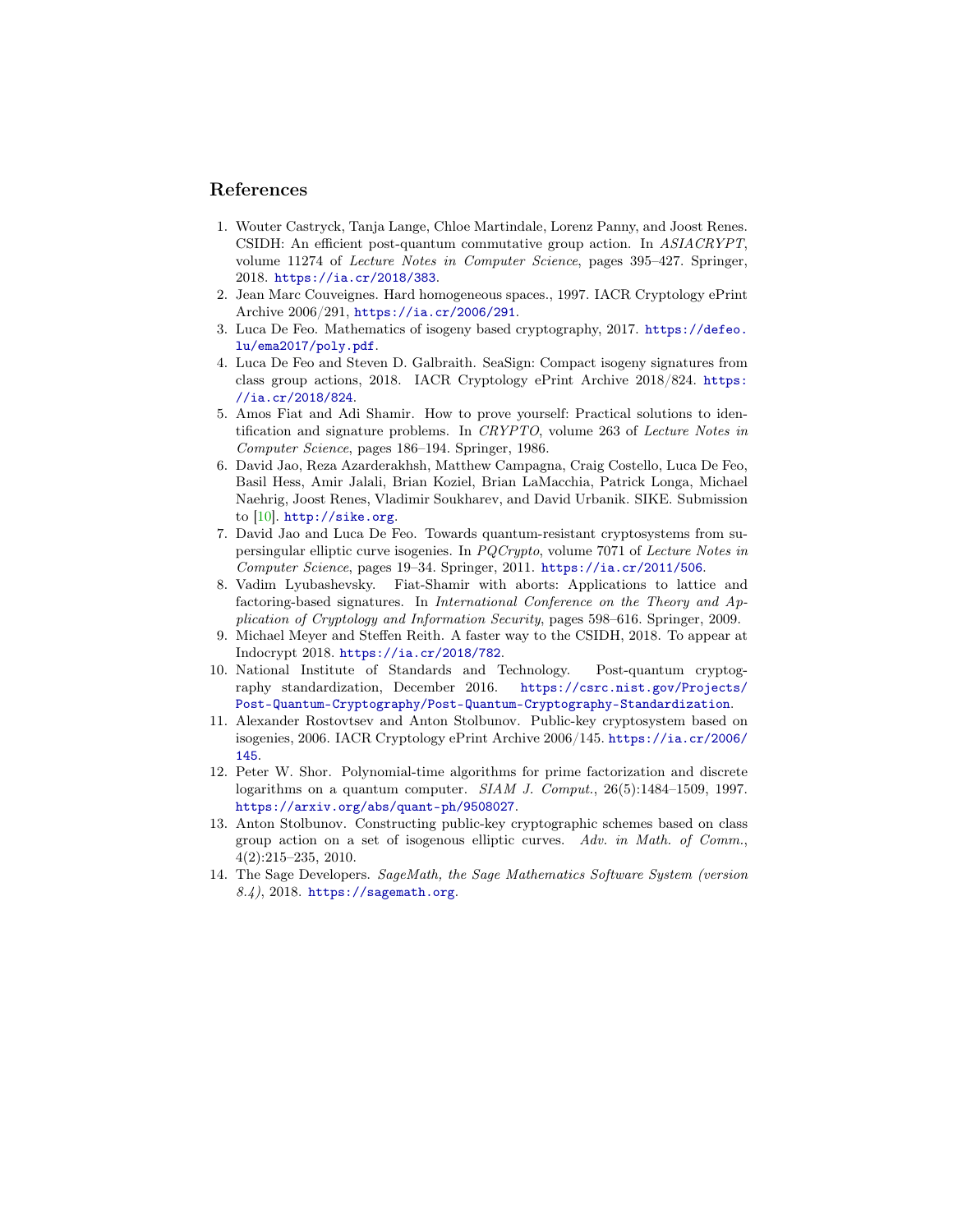## <span id="page-12-0"></span>A Script for Table [1](#page-10-0)

```
#!/usr/bin/env sage
RR = RealField(1000)sechits = 128pbits = 512csidhn, csidhB = 74, 5
isz = lambda d: 2*d*csidhB+1 # interval size
sigsize = lambda S, t, u, delta, var = 'O': ceil(1/8 * (0
+ ceil(min(t+u, u*log(t+u,2), t*log(t+u,2))) # indices of rejections
      + ceil(log(S,2)*(t+u)) <br>+ pbits*u # hash of ephemeral public keys<br>+ pbits*u # rejected ephemeral public key
                                                            # rejected ephemeral public keys
      + t*ceil(log(isz(delta+(var=='F'))**csidhn,2)))) # revealed secret keys
pksize = lambda t, S: ceil(1/8 * (S-1) *pbits)
\texttt{def Bin}(n, p, k): \qquad \quad \verb|# Pr[ Bin_n, p > = k |]return sum(RR(1) * binomial(n, i) * p**i * (1-p)**(n-i) for i in range(k, n+1))
@cached_function
def joint_minmax_cdf(n, x, y, a, b):
    # Pr that min and max of n independent uniformly random
    # integers in [a;b] satisfy min \leq x and max \leq y.
    if x < a or y < a: return 0
    if y > b: y = b
return RR((y-a+1)/(b-a+1))**n - (RR((y-x)/(b-a+1))**n if x < y else 0)
@cached_function
def joint_minmax(n, x, y, a, b):
    # Pr that min and max of n independent uniformly random
    # integers in [a;b] satisfy min = x and max = y.
    F = lambda xx, yy: joint_minmax_cdf(n, xx, yy, a, b)
    return F(x,y) - F(x-1,y) - F(x,y-1) + F(x-1,y-1)def prob_accept_original(delta, S):
    # sample r from [-(delta+1)*B, (delta+1)*B];
    # reject r and a_c-r outside [-delta*B; +delta*B]
    return (isz(delta) / isz(delta+1)) ** csidhn # entries are independent
def prob_accept_full(delta, S):
    # sample r from [-(delta+1)*B, (delta+1)*B];
    # reject a_c-r outside [-delta*B; +delta*B]
    prob = (isz(delta) / isz(delta+1)) ** csidhn # entries are independent
    prob = 1/S*RR(1) + (S-1)/S*prob # can always reveal r
    return prob
def prob_accept_truncate(delta, S):
    prob = RR(0)for x in range(-csidhB, csidhB + 1):
        for y in range(x, \text{csidhB + 1}):
             # Pr[min and max coeffs of S-1 secret keys are x and y]
            weight = joint\_minmax(S-1, x, y, -csidhB, +csidhB)# sample from [\min(0,x)-\text{delta*B}, \max(0,y)+\text{delta*B}];# reject outside [-delta*B; +delta*B]
            prob += weight * isz(delta) / (isz(delta) + max(0,y) - min(0,x))
    return prob ** csidhn # entries are independent
@cached_function
def max_u(t, S): # largest possible u for given S, tu, F = 1, lambda u: Bin(t+u, 1/S, t)
    while F(u) \leq 2**-{\rm{sechits}}: u == 2lo, hi = u//2, u+1
    while hi - \log 1:
        m = (10 + h i + 1) // 2if F(m) \leq 2**-{\rm sechits}: lo = m
        else: hi = m
    return lo
```